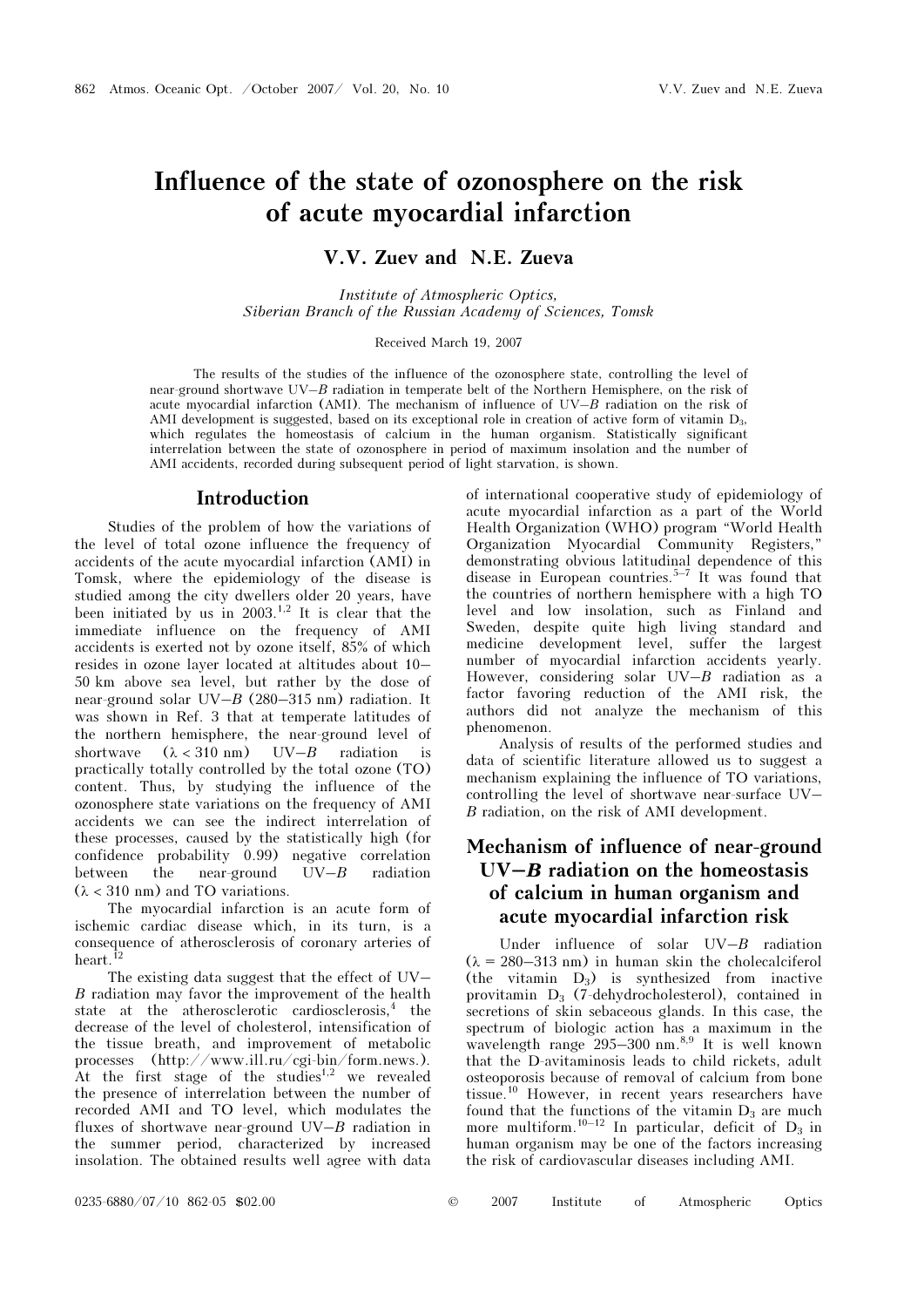In essence, the hydroxylated forms of vitamin  $D_3$  (1,25-(OH)<sub>2</sub> $D_3$  or calcitriol and 24,25- $(OH)<sub>2</sub>D<sub>3</sub>$ , forming in kidneys as a result of complex reactions, represent hormones, playing a key role in regulation of metabolism and maintenance of homeostasis of calcium in human organism. The calcium concentration in blood plasma is one of the constants of human organism rigidly maintained. Calcium participates in coagulation of blood, clonus, and excitation of nerve. Changes of the intracellular calcium metabolism cause disturbance of the rhythm of the heart. It is found that the calcium deficit in the organism increases the risk of cardiovascular diseases. Organs that immediately control the calcium concentration in blood plasma are parathyroid gland, which synthesize two polypeptide hormones, namely parathyreoid hormone (parat) and calcitonin.<sup>10,11</sup>

The block-diagram in Fig. 1 shows the mechanism of action of active metabolites of vitamin  $D_3$  in regulation of calcium homeostasis in human organism and explains the role of shortwave  $UV-B$ radiation in this process.

Under influence of biologically active  $UV-B$ radiation  $(\lambda < 310 \text{ nm})$ , whose level in the temperate belt of the northern hemisphere is controlled predominately by the variability of ozonosphere (TO) state, in epidermis, the vitamin  $D_3$  is synthesized from inactive provitamin 7-dehydrocholesterol. Subsequent scheme follows the principle of feedback. It is clear that moderate doses of solar  $UV-B$ radiation constitute the factor favoring reduction of AMI risk. The dose of ultraviolet radiation, required for compensation of vitamin  $D_3$ , for aged human, as data of the site http//rc.nsu.ru/distance /Biology/Archives/0.34html.url suggest, is about 60 minimum erythemal doses (MED) per year upon exposed sections of the body (1 MED is on average about 200 J/m<sup>-2</sup>). Therefore, relatively regular 20– 30-min stay with exposed extremities and back under scattered sun beams is enough. However, excessive sunburn prevents penetration of  $UV-B$  radiation to the internal skin layers and, therefore, disturbs the synthesis of vitamin  $D_3$ .<sup>11</sup> At the same time, the increased calcium level in blood plasma has considerable negative consequences, causing calcification of vitally important organs and tissues, kidneys, blood vessels, and heart, with irreversible dysfunctions.10–12



Fig. 1. Block-diagram of the mechanism of action of UV–B radiation and active metabolites of vitamin  $D_3$  in regulation and maintenance of Ca homeostasis in human organism.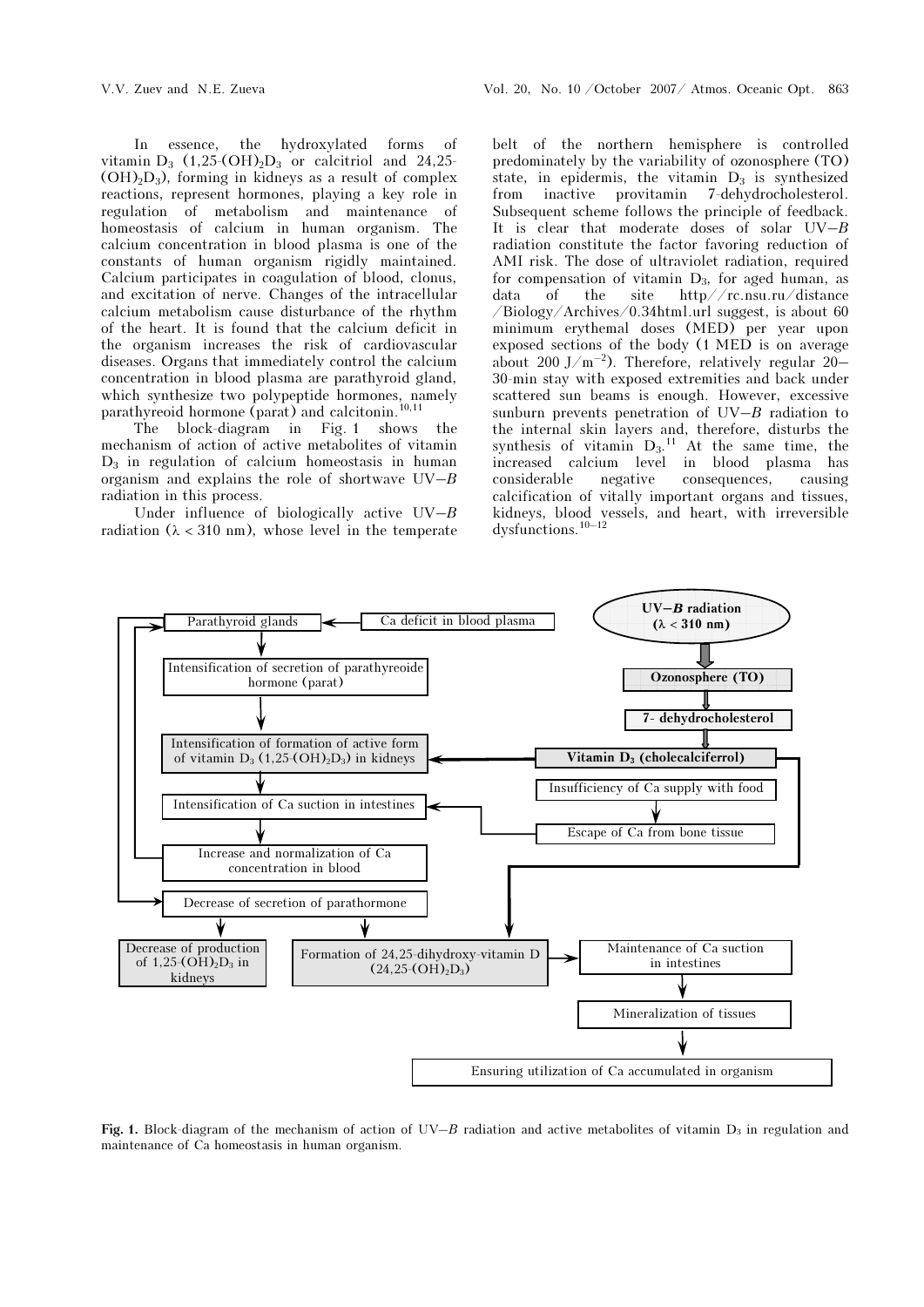# Results of correlation analysis of TO time series and acute myocardial infarction accidents in Tomsk for period 1986–2004

The climatic conditions of Tomsk correspond to the regions with quite limited insolation. In fall–winter period, the light starvation, especially in the UV range, is particularly noticeable. The calculations based on data of the site http://www.woudc.org. for Edmonton, Canada, the region quite close to Tomsk in latitude location and climatic conditions, have shown that in the winter period the daily mean total dose of  $UV-B$  radiation  $(295-315 \text{ nm})$  is only  $0.56 \text{ kJ} \cdot \text{m}^{-2} \cdot \text{nm}^{-1}$ . At the same time, the spectral interval 295–310 nm accounts only for 16.4%. From the middle of October to the end of February, the radiation at a wavelength of 295 nm is so small that it cannot be determined instrumentally, while at 300 nm it contributes only 0.03%. In the summer period, the daily mean total dose of  $UV-B$  radiation increases to 7.06 kJ  $\cdot$  m<sup>-2</sup> $\cdot$  nm<sup>-1</sup>. In the range 295–310 nm, the total percentage of radiation is 33.10%, while at 295 and 300 nm it already reaches 0.67% of the daily mean total dose for the summer period.

Figure 2 presents the climatic norms of the radiation dose at 295, 300, 305, and 310 nm, as well as 295 and 300 nm for Edmonton.

Evidently, the total dose of radiation at 295 and 300 nm for period January–March and October– December, i.e., on the whole for period October– March, is negligibly small. The total dose of radiation at 295–310 nm is quite low in these periods as well. The total doses of  $UV-B$  radiation reach their maximum in period of maximum of summer solstice. At the same time, the lower levels in June are associated with still quite high (in comparison with July) TO level, which is, naturally, more clearly manifested itself for shortwave radiation.



Fig. 2. Climatic norms of the dose of radiation at wavelengths 295–310 and 295–300 nm for Edmonton.

Thus, we can conclude that under conditions of Tomsk, the synthesis of vitamin  $D_3$  in human skin and its accumulation in the organism are possible mostly in the period of insolation maximum, and in this case the problem of  $UV-B$  effect prolongation to the period associated with light starvation becomes urgent.

The monthly mean TO time series for Tomsk were obtained from data of TOMS satellite instrument (http://toms.gsfc.nasa.gou/ozone/ ozone v8.html) and complimented with data of ground-based observations.<sup>13</sup> Clinical and epidemiological fragment for the study was taken from the database of epidemiological WHO program "World Health Organization Myocardial Community Registers" (Fig.  $3a$ ).



Fig. 3. Month-by-month distribution of acute myocardial infarction accidents (shown as a linear trend) (a) and monthly mean distribution of AMI accidents (b) for observation period January 1986–November 2004 in Tomsk.

The data series cover the time period from 1986 to 2004. The growth of the number of AMI cases in this period most probably reflect the influence of socioeconomic factor because the age composition of the population and ecological background in the region did not change.

Figure 3b shows the annual behavior of manyyear means (over the analyzed period) of monthly AMI cases. Despite the absence of pronounced seasonality for AMI, it is clear that the annually least number of myocardial infarctions is recorded in period near maximum of summer solstice, in July– August (see Fig. 2). At the same time, we clearly see a larger (than in the summer months) number of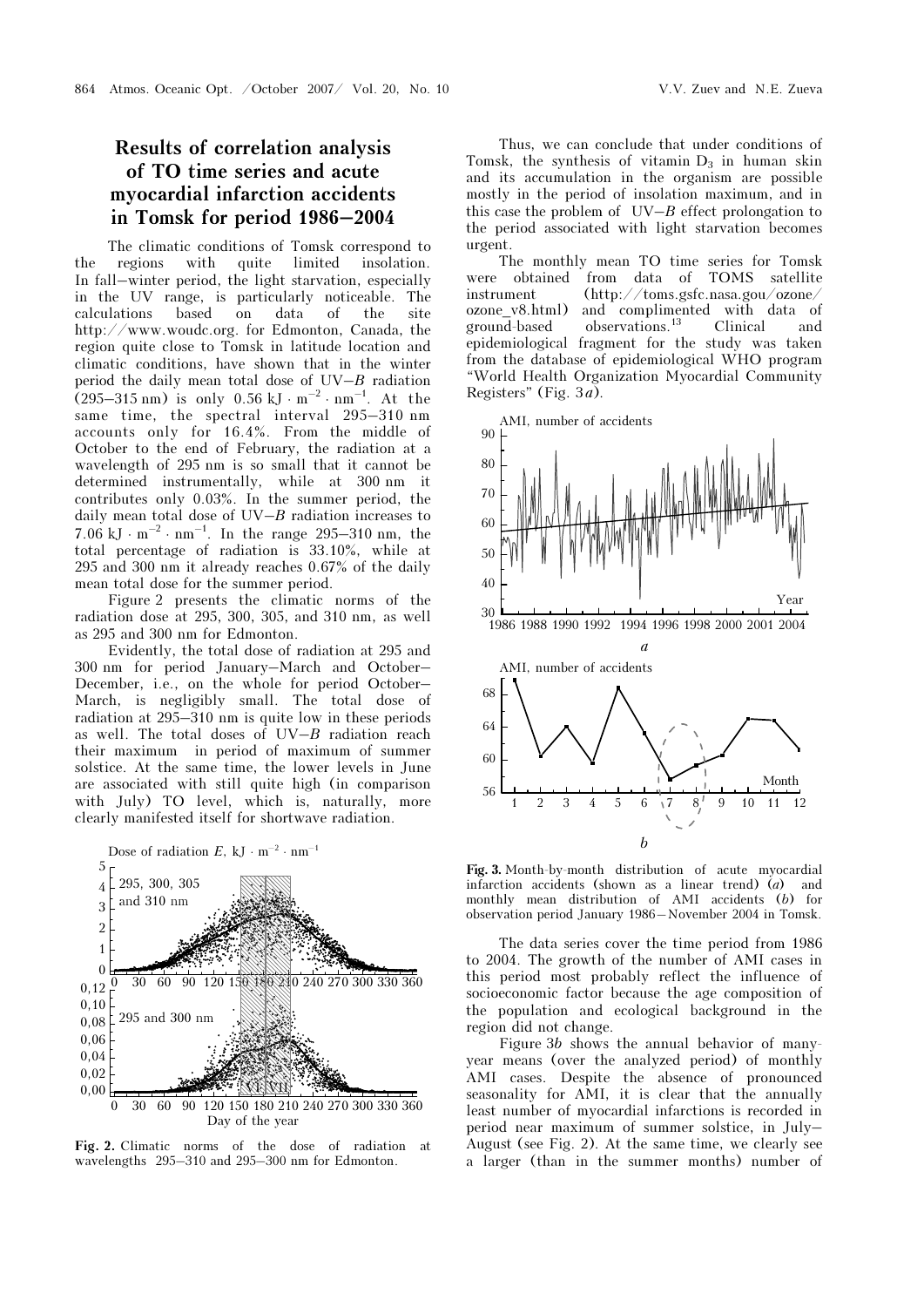recorded AMI cases for period fall–spring, indirectly confirming the role of  $UV-B$  radiation in reduction of the risk of the disease.

The correlation analysis of time series of relative deviations of diurnal TO values and dose of UV-B radiation in period of annual maximum, performed for Edmonton, demonstrated statistically quite high correlation coefficients in July, at least for the range of maximum of the spectrum of biological action for synthesis of vitamin  $D_3$ , and in July (Table 1). The obtained results allow us to use TO time series as an adequate substitution in the study of influence of  $UV-B$  radiation on reduction of the AMI risk in Tomsk. Moreover, the performed substitution is profitable because the accuracy of TO measurements in practice is more than an order of magnitude higher than the accuracy of direct measurements of UV–Â radiation at wavelengths shorter than 305 nm.

In the course of the study, we performed the correlation analysis of normalized time series of monthly (June and July) mean TO values and the number of AMI cases, recorded monthly during year. In addition, we analyzed interannual variations of TO level at the maximum of summer solstice (June and July) and the number of AMIs, recorded in period of minimal doses of shortwave UV–Â radiation (October–March). For convenience of correlation analysis, the compiled time series were standardized via detrending and conversion to dimensionless indices. In addition, removal of the linear trend made it possible to mitigate the social factor of risk of acute myocardial infarction. The statistical significance of the obtained results was estimated using Student's  $t$ -test.<sup>14</sup>

The results of the correlation analysis of the normalized time series of June-mean TO values and the number of monthly recorded AMI accidents recorded during year are presented in Table 2.

Obviously, the positive correlation is observed for January and May, i.e., months when the largest AMI number over year (see Fig. 3b) is observed. At the same time, for March the correlation coefficient also is close to  $(R_{\min})$  with confidence probability 0.95.

Estimates of prolongation of the effect of  $UV-B$ radiation in June on the number of AMI accidents, recorded in period of light starvation, have demonstrated statistically high coefficient of positive correlation of TO indices in June and AMI for period from October to March (Fig. 4) even for the confidence probability 0.99. It reaches  $R = 0.739 \pm 0.216$  for the required minimum value  $(R_{\text{min}})_{0.99} = 0.583.$ 



Fig. 4. Direct regression and scatter diagram of indices of TO level for June versus number of AMI accidents, recorded for period October–March.

Table 1. Correlation coefficients between time series of relative deviations of monthly mean dose of  $UV-B$  radiation at wavelengths 295–310 nm and TO time series for period of maximum of summer solstice

| Year                   |          |           | June      |           | July     |                 |          |                          |  |  |  |
|------------------------|----------|-----------|-----------|-----------|----------|-----------------|----------|--------------------------|--|--|--|
|                        | $295$ nm | $300$ nm  | $305$ nm  | $310$ nm  | $295$ nm | $300$ nm        | $305$ nm | $310$ nm                 |  |  |  |
| 1997                   | $-0.618$ | $-0.552$  | $-0.447$  | $-0.366*$ | $-0.826$ | $-0.767$        | $-0.666$ | $-0.566$                 |  |  |  |
| 1998                   | $-0.718$ | $-0.577$  | $-0.390*$ | $-0.301$  |          |                 |          |                          |  |  |  |
| 1999                   | $-0.822$ | $-0.748$  | $-0.568$  | $-0.389*$ | $-0.812$ | $-0.759$        | $-0.658$ | $-0.566$                 |  |  |  |
| 2000                   | $-0.784$ | $-0.580$  | $-0.353$  | $-0.200$  | $-0.832$ | $-0.761$        | $-0.648$ | $-0.560$                 |  |  |  |
| 2001                   | $-0.655$ | $-0.515$  | $-0.365*$ | $-0.276$  |          | $\qquad \qquad$ |          | $\overline{\phantom{0}}$ |  |  |  |
| 2002                   | $-0.747$ | $-0.711$  | $-0.574$  | $-0.423*$ | $-0.789$ | $-0.735$        | $-0.581$ | $-0.422*$                |  |  |  |
| 2003                   | $-0.752$ | $-0.661$  | $-0.555$  | $-0.476$  | $-0.771$ | $-0.693$        | $-0.558$ | $-0.441*$                |  |  |  |
| 2004                   | $-0.588$ | $-0.433*$ | $-0.228$  | $-0.127$  | $-0.784$ | $-0.760$        | $-0.698$ | $-0.649$                 |  |  |  |
| N                      |          |           | 30        |           | 31       |                 |          |                          |  |  |  |
| $(R_{\rm min})_{0.95}$ |          |           | 0.360     |           | 0.356    |                 |          |                          |  |  |  |
| $(R_{\rm min})_{0.99}$ |          |           | 0.462     |           | 0.450    |                 |          |                          |  |  |  |

N o t e s: 1. We give in bold the statistically significant correlation coefficients for confidence probability 0.95 (denoted by asterisk) and 0.99. 2. N is the sample size, and  $(R_{\text{min}})_{0.95}$  and  $(R_{\text{min}})_{0.99}$  are correlation coefficients for this sample, required to reach the statistical significance at the level of confidence probability 0.95 and 0.99 respectively.

Table 2. Results of correlation analysis of normalized time series of June-mean TO values and monthly recorded AMI accidents from June of the current year to July of the next year

| Month                   | VI    | -11 | VIII | T V | $\mathbf{x}$ | <b>TT</b><br>Λl                                                                                                                                       | XН |  | <b>TT</b> | Ш | $\mathbf{U}$ |  | T/T |  |
|-------------------------|-------|-----|------|-----|--------------|-------------------------------------------------------------------------------------------------------------------------------------------------------|----|--|-----------|---|--------------|--|-----|--|
| Correlation coefficient |       |     |      |     |              | $0.139 \mid 0.239 \mid 0130 \mid 0.293 \mid 0.304 \mid 0.337 \mid 0.370 \mid 0.469 \mid 0.373 \mid 0.445 \mid 0.321 \mid 0.515 \mid 0.404 \mid 0.070$ |    |  |           |   |              |  |     |  |
|                         | 19    |     |      |     |              |                                                                                                                                                       |    |  |           |   |              |  |     |  |
| $(R_{\rm min})_{0.95}$  | 0.466 |     |      |     |              |                                                                                                                                                       |    |  |           |   |              |  |     |  |